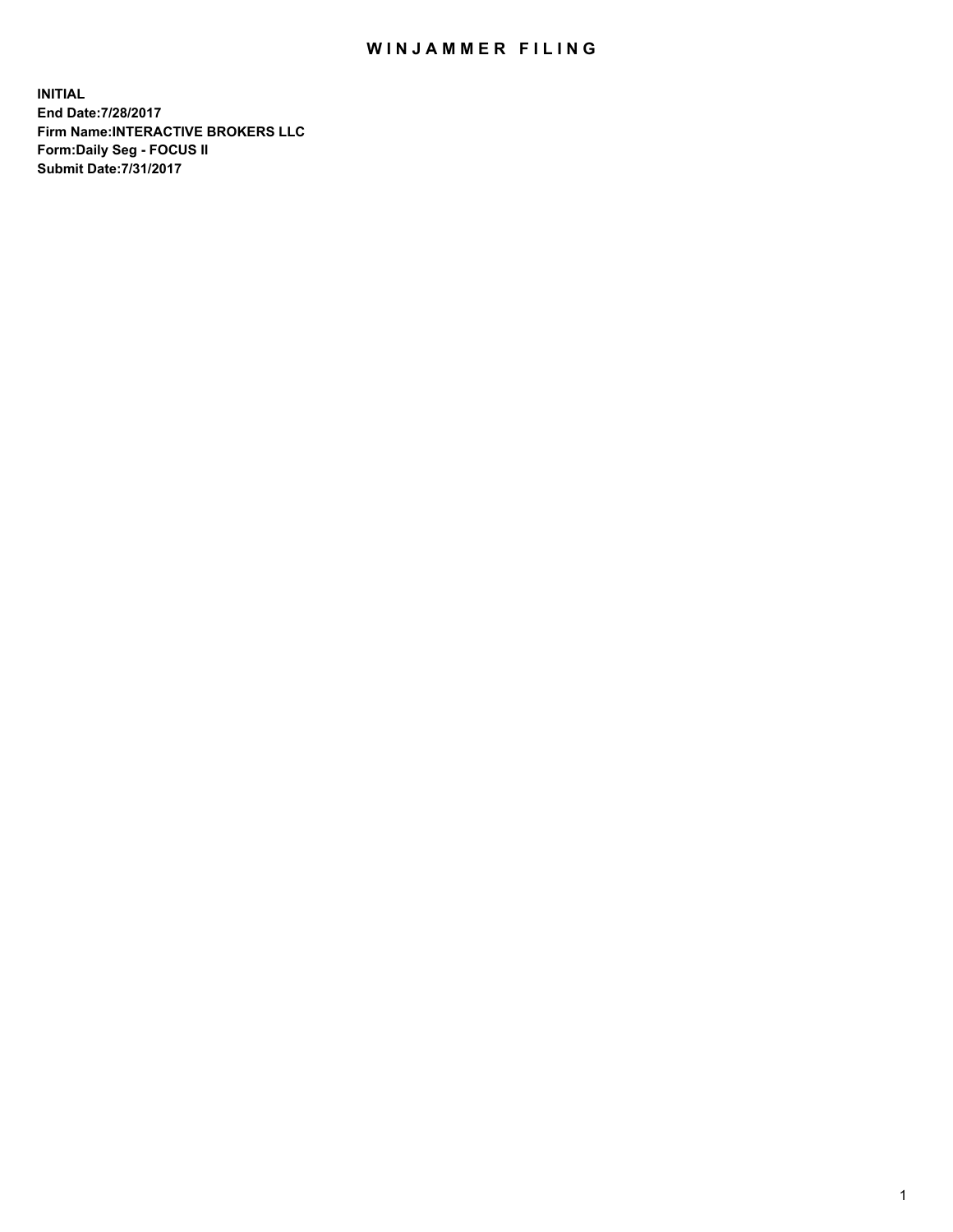## **INITIAL End Date:7/28/2017 Firm Name:INTERACTIVE BROKERS LLC Form:Daily Seg - FOCUS II Submit Date:7/31/2017 Daily Segregation - Cover Page**

| Name of Company<br><b>Contact Name</b><br><b>Contact Phone Number</b><br><b>Contact Email Address</b>                                                                                                                                                                                                                          | <b>INTERACTIVE BROKERS LLC</b><br><b>James Menicucci</b><br>203-618-8085<br>jmenicucci@interactivebrokers.c<br>om |
|--------------------------------------------------------------------------------------------------------------------------------------------------------------------------------------------------------------------------------------------------------------------------------------------------------------------------------|-------------------------------------------------------------------------------------------------------------------|
| FCM's Customer Segregated Funds Residual Interest Target (choose one):<br>a. Minimum dollar amount: ; or<br>b. Minimum percentage of customer segregated funds required:%; or<br>c. Dollar amount range between: and; or<br>d. Percentage range of customer segregated funds required between:% and%.                          | $\overline{\mathbf{0}}$<br>0<br>155,000,000 245,000,000<br>0 <sub>0</sub>                                         |
| FCM's Customer Secured Amount Funds Residual Interest Target (choose one):<br>a. Minimum dollar amount: ; or<br>b. Minimum percentage of customer secured funds required:%; or<br>c. Dollar amount range between: and; or<br>d. Percentage range of customer secured funds required between: % and %.                          | $\overline{\mathbf{0}}$<br>0<br>80,000,000 120,000,000<br>0 <sub>0</sub>                                          |
| FCM's Cleared Swaps Customer Collateral Residual Interest Target (choose one):<br>a. Minimum dollar amount: ; or<br>b. Minimum percentage of cleared swaps customer collateral required:% ; or<br>c. Dollar amount range between: and; or<br>d. Percentage range of cleared swaps customer collateral required between:% and%. | $\overline{\mathbf{0}}$<br>$\overline{\mathbf{0}}$<br>0 <sub>0</sub><br><u>00</u>                                 |

Attach supporting documents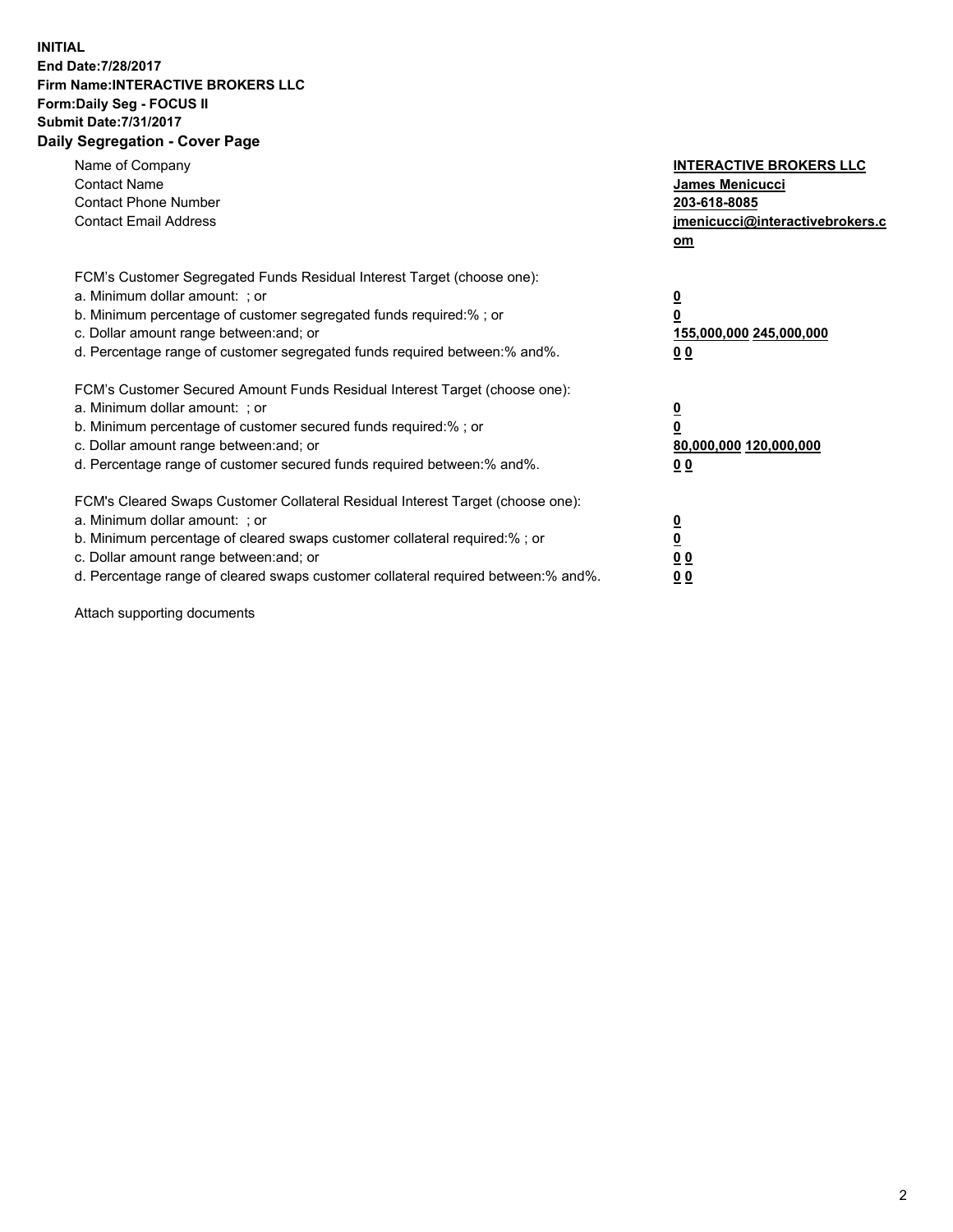## **INITIAL End Date:7/28/2017 Firm Name:INTERACTIVE BROKERS LLC Form:Daily Seg - FOCUS II Submit Date:7/31/2017 Daily Segregation - Secured Amounts**

|     | Daily Segregation - Secured Amounts                                                                          |                                  |
|-----|--------------------------------------------------------------------------------------------------------------|----------------------------------|
|     | Foreign Futures and Foreign Options Secured Amounts                                                          |                                  |
|     | Amount required to be set aside pursuant to law, rule or regulation of a foreign                             | $0$ [7305]                       |
|     | government or a rule of a self-regulatory organization authorized thereunder                                 |                                  |
| 1.  | Net ledger balance - Foreign Futures and Foreign Option Trading - All Customers                              |                                  |
|     | A. Cash                                                                                                      | 364,147,964 [7315]               |
|     | B. Securities (at market)                                                                                    | $0$ [7317]                       |
| 2.  | Net unrealized profit (loss) in open futures contracts traded on a foreign board of trade                    | 3,964,375 [7325]                 |
| 3.  |                                                                                                              |                                  |
|     | Exchange traded options                                                                                      |                                  |
|     | a. Market value of open option contracts purchased on a foreign board of trade                               | 30,081 [7335]                    |
|     | b. Market value of open contracts granted (sold) on a foreign board of trade                                 | -29,773 [7337]                   |
| 4.  | Net equity (deficit) (add lines 1.2. and 3.)                                                                 | 368,112,647 [7345]               |
| 5.  | Account liquidating to a deficit and account with a debit balances - gross amount                            | 2,438 [7351]                     |
|     | Less: amount offset by customer owned securities                                                             | 0 [7352] 2,438 [7354]            |
| 6.  | Amount required to be set aside as the secured amount - Net Liquidating Equity<br>Method (add lines 4 and 5) | 368,115,085 [7355]               |
| 7.  | Greater of amount required to be set aside pursuant to foreign jurisdiction (above) or line                  | 368,115,085 [7360]               |
|     | 6.                                                                                                           |                                  |
|     | FUNDS DEPOSITED IN SEPARATE REGULATION 30.7 ACCOUNTS                                                         |                                  |
| 1.  | Cash in banks                                                                                                |                                  |
|     | A. Banks located in the United States                                                                        | 68,262,603 [7500]                |
|     | B. Other banks qualified under Regulation 30.7                                                               | 0 [7520] 68,262,603 [7530]       |
| 2.  | Securities                                                                                                   |                                  |
|     | A. In safekeeping with banks located in the United States                                                    | 343,754,960 [7540]               |
|     | B. In safekeeping with other banks qualified under Regulation 30.7                                           | 0 [7560] 343,754,960 [7570]      |
| 3.  | Equities with registered futures commission merchants                                                        |                                  |
|     | A. Cash                                                                                                      | $0$ [7580]                       |
|     | <b>B.</b> Securities                                                                                         | $0$ [7590]                       |
|     | C. Unrealized gain (loss) on open futures contracts                                                          | $0$ [7600]                       |
|     | D. Value of long option contracts                                                                            | $0$ [7610]                       |
|     |                                                                                                              |                                  |
|     | E. Value of short option contracts                                                                           | 0 [7615] 0 [7620]                |
| 4.  | Amounts held by clearing organizations of foreign boards of trade<br>A. Cash                                 |                                  |
|     |                                                                                                              | $0$ [7640]                       |
|     | <b>B.</b> Securities                                                                                         | $0$ [7650]                       |
|     | C. Amount due to (from) clearing organization - daily variation                                              | $0$ [7660]                       |
|     | D. Value of long option contracts                                                                            | $0$ [7670]                       |
|     | E. Value of short option contracts                                                                           | 0 [7675] 0 [7680]                |
| 5.  | Amounts held by members of foreign boards of trade                                                           |                                  |
|     | A. Cash                                                                                                      | 81,915,134 [7700]                |
|     | <b>B.</b> Securities                                                                                         | $0$ [7710]                       |
|     | C. Unrealized gain (loss) on open futures contracts                                                          | 1,252,362 [7720]                 |
|     | D. Value of long option contracts                                                                            | 30,081 [7730]                    |
|     | E. Value of short option contracts                                                                           | -29,773 [7735] 83,167,804 [7740] |
| 6.  | Amounts with other depositories designated by a foreign board of trade                                       | $0$ [7760]                       |
| 7.  | Segregated funds on hand                                                                                     | $0$ [7765]                       |
| 8.  | Total funds in separate section 30.7 accounts                                                                | 495,185,367 [7770]               |
| 9.  | Excess (deficiency) Set Aside for Secured Amount (subtract line 7 Secured Statement                          | 127,070,282 [7380]               |
|     | Page 1 from Line 8)                                                                                          |                                  |
| 10. | Management Target Amount for Excess funds in separate section 30.7 accounts                                  | 80,000,000 [7780]                |
| 11. | Excess (deficiency) funds in separate 30.7 accounts over (under) Management Target                           | 47,070,282 [7785]                |
|     |                                                                                                              |                                  |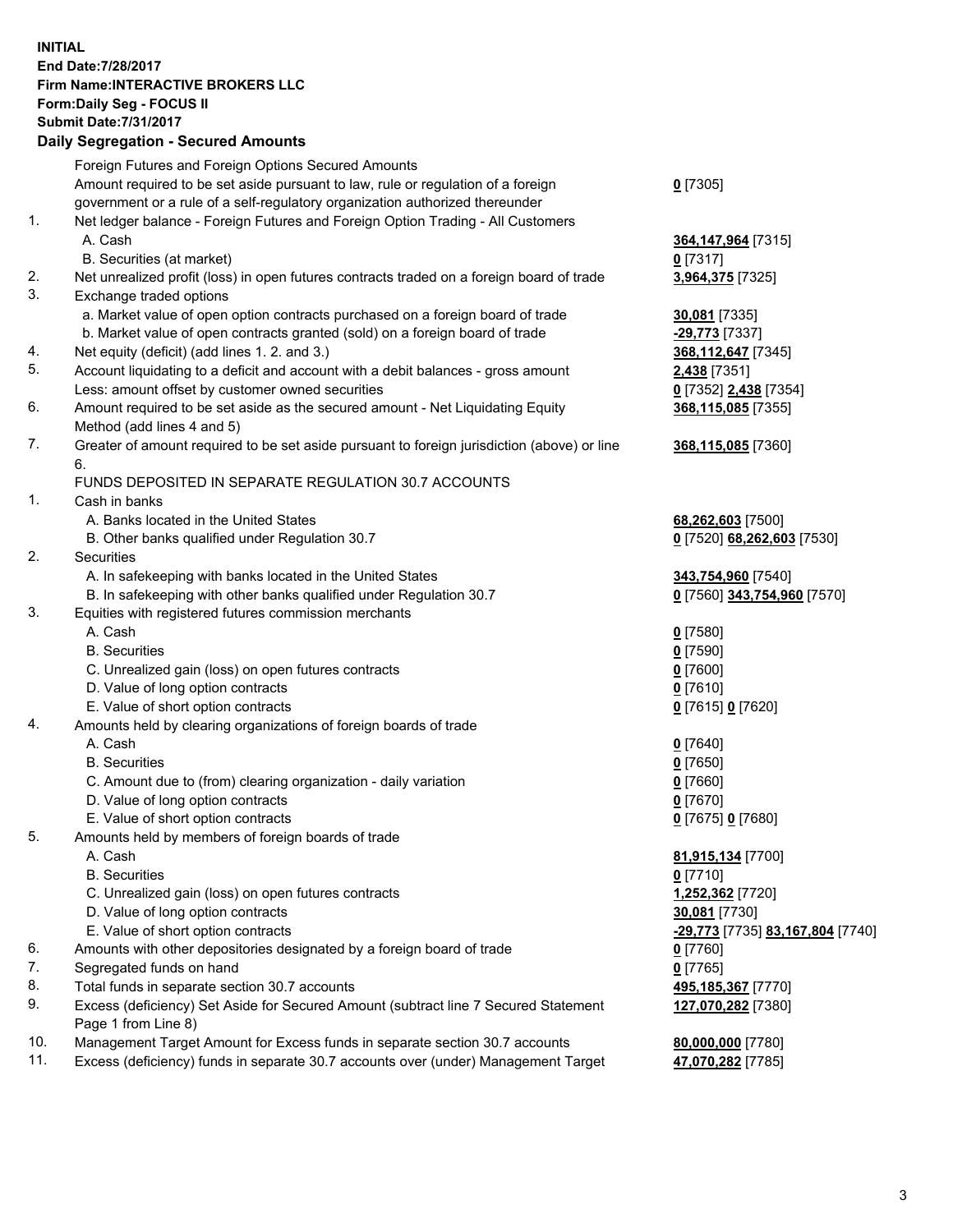**INITIAL End Date:7/28/2017 Firm Name:INTERACTIVE BROKERS LLC Form:Daily Seg - FOCUS II Submit Date:7/31/2017 Daily Segregation - Segregation Statement** SEGREGATION REQUIREMENTS(Section 4d(2) of the CEAct) 1. Net ledger balance A. Cash **4,437,734,225** [7010] B. Securities (at market) **0** [7020] 2. Net unrealized profit (loss) in open futures contracts traded on a contract market **-72,443,739** [7030] 3. Exchange traded options A. Add market value of open option contracts purchased on a contract market **189,968,155** [7032] B. Deduct market value of open option contracts granted (sold) on a contract market **-293,483,256** [7033] 4. Net equity (deficit) (add lines 1, 2 and 3) **4,261,775,385** [7040] 5. Accounts liquidating to a deficit and accounts with debit balances - gross amount **210,428** [7045] Less: amount offset by customer securities **0** [7047] **210,428** [7050] 6. Amount required to be segregated (add lines 4 and 5) **4,261,985,813** [7060] FUNDS IN SEGREGATED ACCOUNTS 7. Deposited in segregated funds bank accounts A. Cash **902,688,861** [7070] B. Securities representing investments of customers' funds (at market) **2,307,258,825** [7080] C. Securities held for particular customers or option customers in lieu of cash (at market) **0** [7090] 8. Margins on deposit with derivatives clearing organizations of contract markets A. Cash **518,501,200** [7100] B. Securities representing investments of customers' funds (at market) **851,795,703** [7110] C. Securities held for particular customers or option customers in lieu of cash (at market) **0** [7120] 9. Net settlement from (to) derivatives clearing organizations of contract markets **-1,777,532** [7130] 10. Exchange traded options A. Value of open long option contracts **189,980,761** [7132] B. Value of open short option contracts **-293,502,239** [7133] 11. Net equities with other FCMs A. Net liquidating equity **0** [7140] B. Securities representing investments of customers' funds (at market) **0** [7160] C. Securities held for particular customers or option customers in lieu of cash (at market) **0** [7170] 12. Segregated funds on hand **0** [7150] 13. Total amount in segregation (add lines 7 through 12) **4,474,945,579** [7180] 14. Excess (deficiency) funds in segregation (subtract line 6 from line 13) **212,959,766** [7190] 15. Management Target Amount for Excess funds in segregation **155,000,000** [7194] **57,959,766** [7198]

16. Excess (deficiency) funds in segregation over (under) Management Target Amount Excess